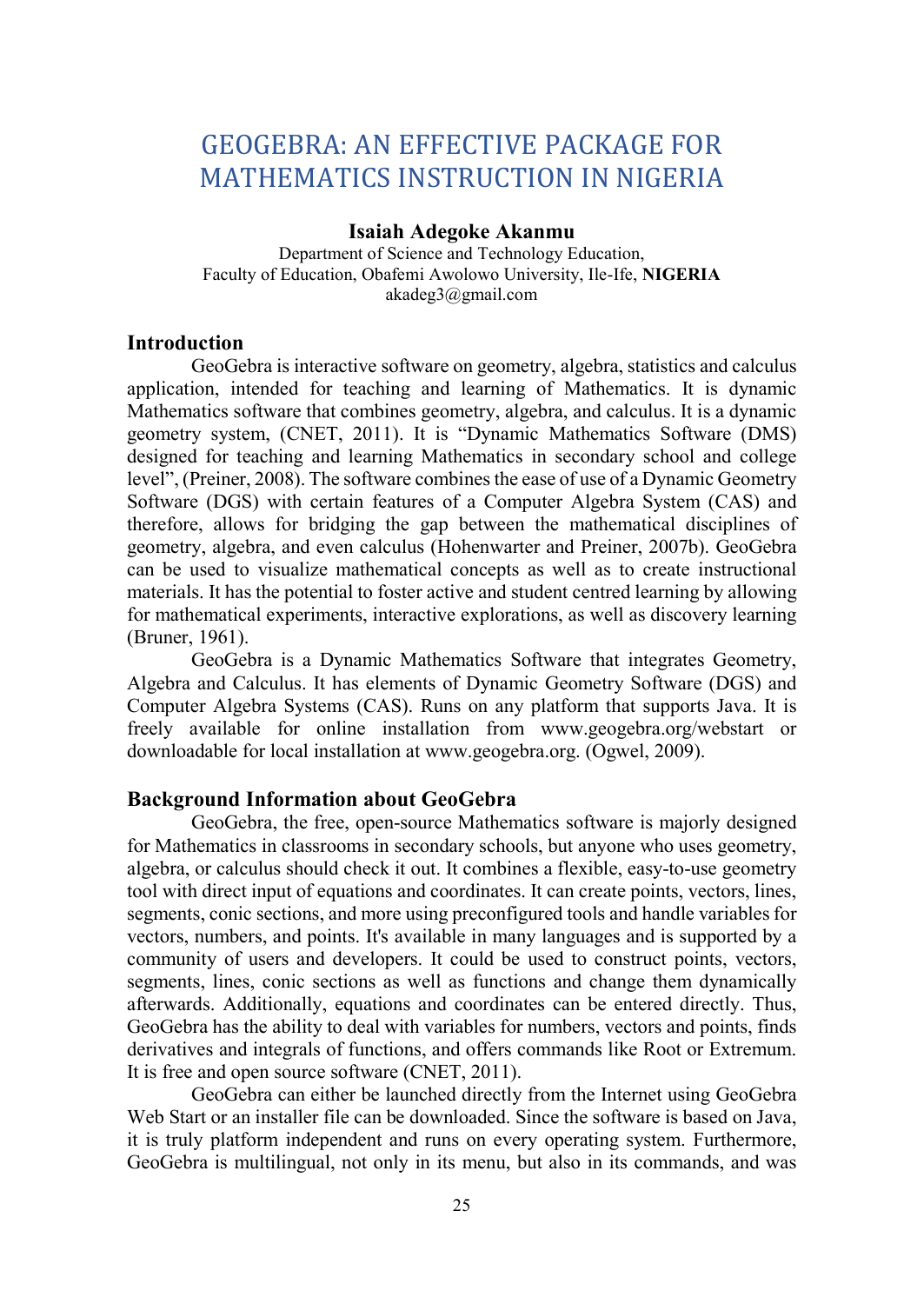translated by volunteers from all over the world. According to GeoGebra Community Newsletter (2012, 2013), the GeoGebra is a free and multi-platform dynamic Mathematics software, for all levels of education, that combines geometry, algebra, tables, graphing, statistics and calculus in one easy  $-$  to  $-$  use package and is currently available in over 44 languages. It is an interactive Mathematics software package incorporating geometry, algebra, and calculus, each of which can be used separately. In the context of a developing country, open source (public domain) software like GeoGebra is most important since it can be downloaded without cost by anyone with internet access (Mainali and Key, 2013).

 GeoGebra was designed specifically for educational purposes, it can help students grasp experimental, problem-oriented and research-oriented learning of Mathematics, both in the classroom and at home (Bruner, 1961). Students can simultaneously use a computer algebra system and an interactive geometric system; by doing this, they can increase their cognitive abilities in the best way, (Dikovic, 2009). GeoGebra's popularity is growing rapidly all around the world. As of March, 2008, its webpage received about 300,000 visitors per month from 188 different countries. The programme's developer estimated that more than 100,000 teachers already use GeoGebra all over the world for teaching Mathematics and creating static as well as interactive instructional materials to enhance their students' learning, (Preiner, 2008). "GeoGebra is the first among other ICT tools which are currently being explored in order to achieve integration of ICT in education", Ogwel (2009) disclosed. "We barely scratched the surface of the many ways users can customize GeoGebra and use it to teach, learn, and perform Mathematics. It's flexible, very easy to use, and very well supported, too. For anyone who can use it, we recommend it", CNET (2011) recommended.

#### Short History of GeoGebra

The software, GeoGebra was developed in 2001 as Markus Hohenwarter's Master's thesis project at the University of Salzburg, Austria. After studying Mathematics Education as well as Computer Engineering, he started to implement his idea of programming software that joins dynamic geometry and computer algebra, two mathematics disciplines that other software packages tend to treat separately, (Preiner, 2008). His main goal was to create educational software that combines the ease of use of a Dynamic Geometry Software with the power and features of a Computer Algebra System, which could be used by teachers and students from secondary school up to college level. After publishing a prototype of the software on the Internet in 2002, teachers in Austria and Germany started to use GeoGebra for teaching Mathematics, which was, at this point, rather unexpected by the creator, who got a lot of enthusiastic e-mails and positive feedback from those teachers, (Hohenwarter and Lavicza, 2007).

 In 2002, Hohenwarter received the European Academic Software Award EASA in Ronneby, Sweden, which finally inspired him to go on with the development of GeoGebra in order to enhance its usability and extend its functionality. Further development of GeoGebra was funded by a DOC scholarship awarded to Hohenwarter by the Austrian Academy of Sciences, which also allowed him to earn his Ph.D in a project that examined pedagogical applications of GeoGebra in Austrian secondary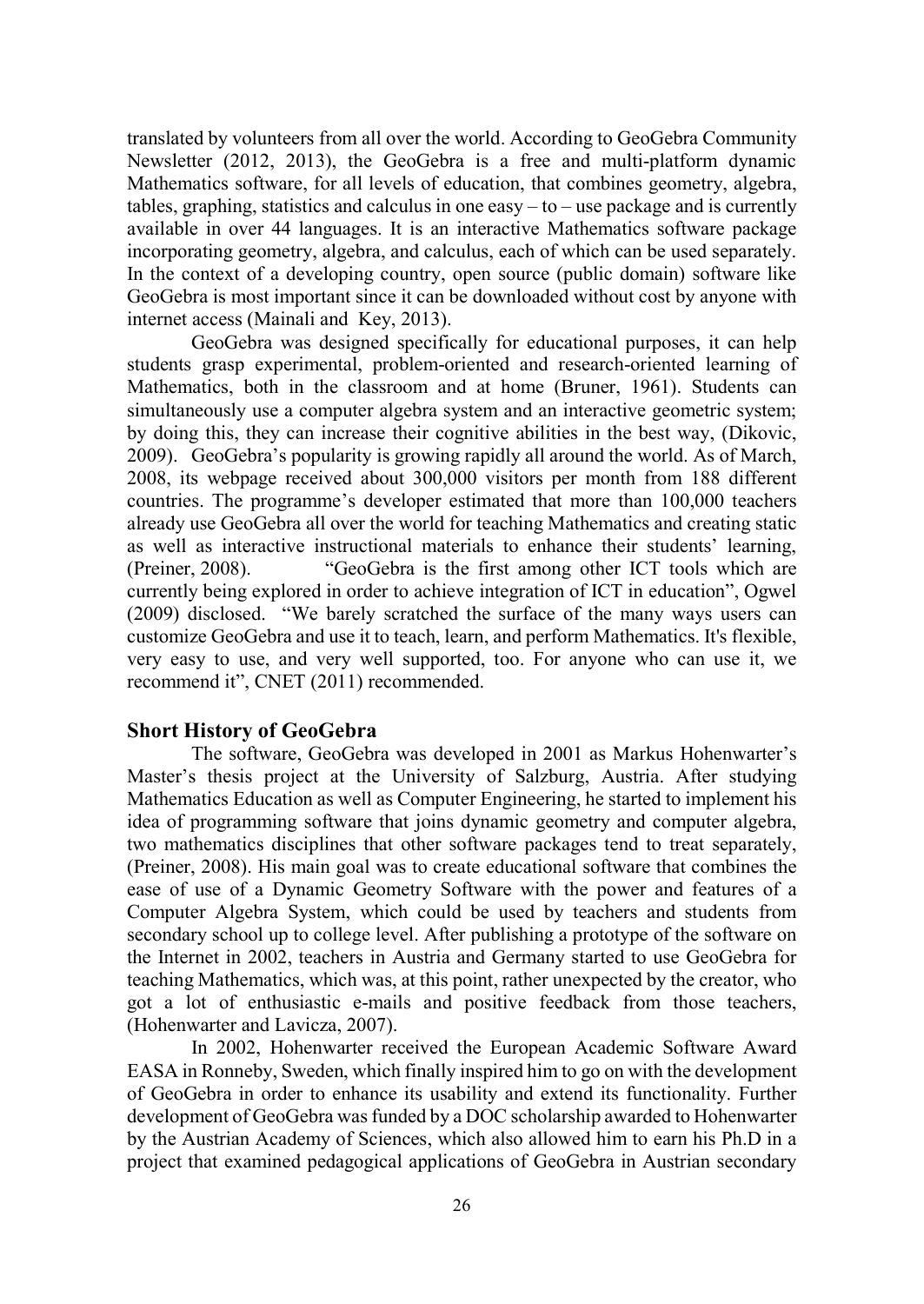schools. During the next four years GeoGebra won several more software and media awards in different European countries, including Austria, Germany, and France (Hohenwarter, 2005).

 GeoGebra's ongoing development, since 2006, has continued at Florida Atlantic University, USA, where Hohenwarter works in a teacher training project funded by the National Science Foundation's Mathematics and Science Partnership Initiative. Since then, GeoGebra has enhanced by including a range of important features. This enhanced functionality enabled the creation of user defined tools and significant simplification in the steps required for user creation of interactive instructional materials, the so called *dynamic worksheets*. The future plans to further extend and enhance GeoGebra involve the implementation of a dynamically linked spreadsheet, as well as a computer algebra extension, pushing the software further towards the goal of being a versatile and easy to use software package that can be used for a wide range of different grade levels and mathematical contents by students and teachers around the world, (Preiner, 2008).

#### Design of GeoGebra

There are two types of educational software that connect the mathematical fields of geometry and algebra and are used for Mathematics teaching and learning presently. Firstly, there is Dynamic Geometry Software (DGS) that allows users to create and dynamically modify Euclidian constructions. Geometric properties and relations between objects used within a construction are maintained because manipulating an object also modifies dependant objects accordingly. Some dynamic geometry programmes even provide basic algebraic features by displaying the equations of lines or conic sections, as well as other mathematical expressions which usually can't be modified directly by the user.

 Again, there are Computer Algebra Systems (CAS) which symbolically performs algebra, analytic geometry, and calculus. Using equations of geometric objects, a computer algebra system can decide about their relative position to each other, and display their graphical representations. Many computer algebra systems are also able to plot explicit and sometimes even implicit equations. Generally, the geometric representation of objects can't be directly modified by the user, (Preiner, 2008).

 GeoGebra is an attempt to join these two types of software, whereby geometry, algebra, and calculus are treated as equal partners. The software offers two representations of every object: the numeric algebraic component shows either coordinates, an explicit or implicit equation, or an equation in parametric form, while the geometric component displays the corresponding solution set (Hohenwarter, 2002). Numerous research results suggest that these software packages can be used to encourage discovery, experimentation and visualization in traditional teaching of Mathematics, Diković (2009). In GeoGebra, both representations can be influenced directly by the user. The geometric representation can be modified by dragging it with the mouse, whereby the algebraic representation is changed dynamically. The algebraic representation can also be changed, using the keyboard causing GeoGebra to automatically adjust the related geometric representation.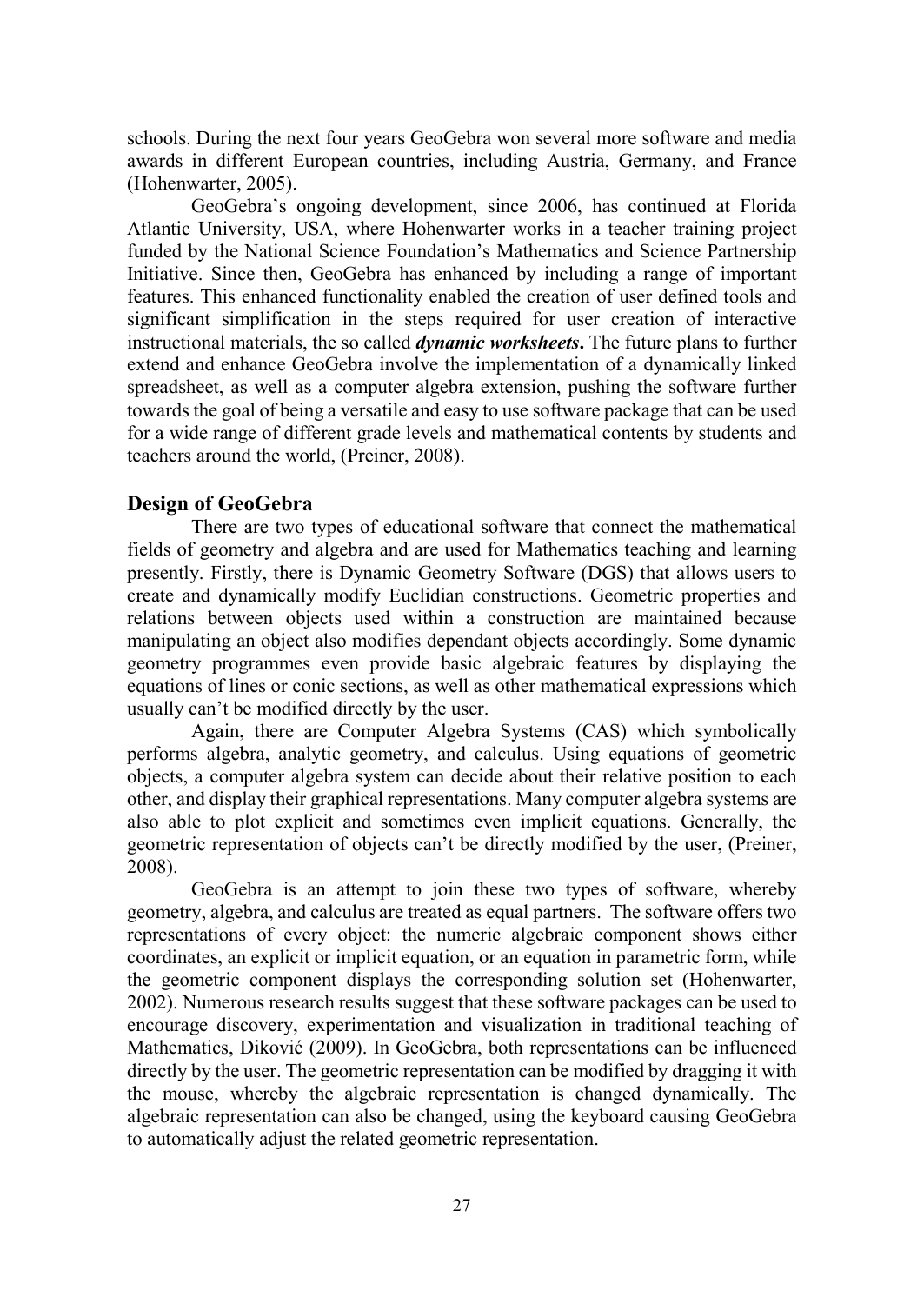This new bidirectional dynamic connection between multiple representations of mathematical objects opens up a wide range of new application possibilities of Dynamic Mathematics Software for teaching and learning Mathematics while fostering student understanding of mathematical concepts in a way that was not possible several years ago, (Preiner, 2008).

## Advantages of Using GeoGebra

Researchers suggested that, for the majority of teachers, the main problem is how to provide the technology necessary for the successful integration of technology into teaching (Ruthven & Hennessy, 2004). Therefore, the suggested solution for integrating technology into the teaching of Mathematics is the software package, GeoGebra. According to Diković (2009), the advantages of using GeoGebra are:

• In comparison to a graph calculator, GeoGebra is more user-friendly. GeoGebra offers easy-to-use interface, multilingual menus, commands and help.

• GeoGebra encourages students` projects in Mathematics, multiple presentations and experimental and guided discovery learning, (Bruner, 1961).

• Students can personalize their own creations through the adaptation of interface (e.g. font size, language, quality of graphics, colour, coordinates, line thickness, line style and other features).

• GeoGebra was created to help students gain a better understanding of Mathematics. Students can manipulate variables easily by simply dragging "free" objects around the plane of drawing, or by using sliders. Students can generate changes using a technique of manipulating free objects, and then they can learn how the dependent objects will be affected. In this way, students have the opportunity to solve problems by investigating mathematical relations dynamically.

GeoGebra provides a good opportunity for cooperative learning, i.e. cooperative problem solving in small groups, or whole class interactive teaching, or individual/group student presentations.

• The algebra input allows the user to generate new objects or to modify those already existing, by the command line. The worksheet files can easily be published as Web pages.

• GeoGebra stimulates teachers to use and assess technology in: visualization of Mathematics; investigations in Mathematics; interactive Mathematics classes on site or at a distance; Mathematics and its applications, etc.

#### Components of GeoGebra

Ogwel (2009) highlighted the components (elements) of GeoGebra as follows:

Menus: File; Edit; View; Options; Tools; Window; Help.

Tools: Move; Points; Lines; Loci/Constructions; Polygons; Circles and Circular arcs; Conics; Measurements; transformation; Slider; Visibility; Toolbar Help.

Views:

Graphics/ Geometry View: Default view and drawing pad on which geometrical objects are constructed.

Algebra View: Gives algebraic representation of objects.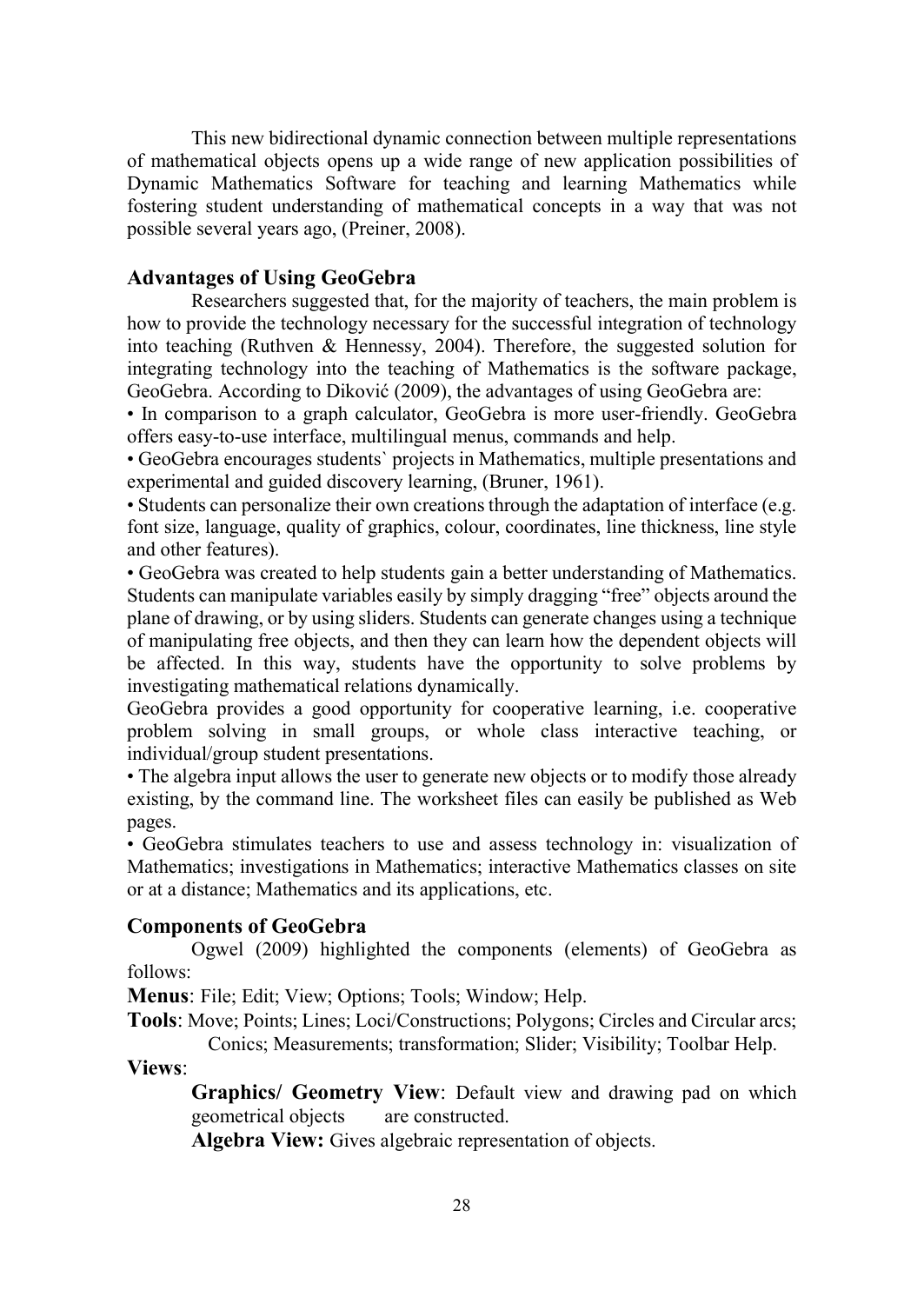Spreadsheet View: Every cell has a specific name and names of objects match the spreadsheet cells (See Fig 2.1).

Input Bar: Gives algebraic command as alternative to the geometrical tools on the toolbar.

Preiner (2008) noticed that "since GeoGebra joins dynamic geometry with computer algebra, its user interface contains additional components that can't be found in pure dynamic geometry software. Apart from providing two windows containing the algebraic and graphical representation of objects, components that enable the user to input objects in both representations as well as a menu bar are part of the user interface" (See Figure 2.1).

Toolbar: The tool bar consists of a set of tool boxes in which GeoGebra's dynamic geometry tools are organized. Tools can be activated and applied by using the

mouse in a very intuitive way. Both the name of the activated tool as well as the toolbar help, which is placed right next to the toolbar, give useful information on how to operate the corresponding tool and, therefore, how to create new objects. In the right corner of the toolbar the Undo and Redo buttons can be found, which enable the user to undo mistakes step-by-step.

Graphics window: The graphics window is located on the right hand side of the GeoGebra window. It contains a drawing pad on which the geometric representations of objects are displayed. The coordinate axes can be hidden and a coordinate grid can be displayed by the user. In the graphics window, existing objects can be modified directly by dragging them with the mouse, while new objects can be created using the dynamic geometry tools provided in the toolbar (Compare Figures 2.1 & 2.2).

Algebra window: The algebra window is positioned on the left hand side of the GeoGebra window. It contains the numeric and algebraic representations of objects which are organized into two groups:

> • Free objects can be modified directly by the user and don't depend on any other objects.

• Dependant objects are the results of construction processes and depend on 'parent objects'. Although they can't be modified directly, changing their parent objects influences the dependant objects.

 Additionally, both types of objects can be defined as auxiliary objects, which mean that they can be removed from the algebra window in order to keep the list of objects clearly arranged. Algebraic expressions can be changed directly in the algebra window, whereby different display formats are available (e.g. Cartesian and polar coordinates for points). If not needed, the algebra window can be hidden using the View menu.

Input Field: The input field is placed at the bottom of the GeoGebra window. It permits the input of algebraic expressions directly by using the keyboard. By this means a wide range of pre-defined commands are available which can be applied to already existing objects in order to create new ones.

**Menu Bar:** The menu bar is placed above the toolbar. It provides a wide range of menu items allowing the user to save, print, and export constructions, as well as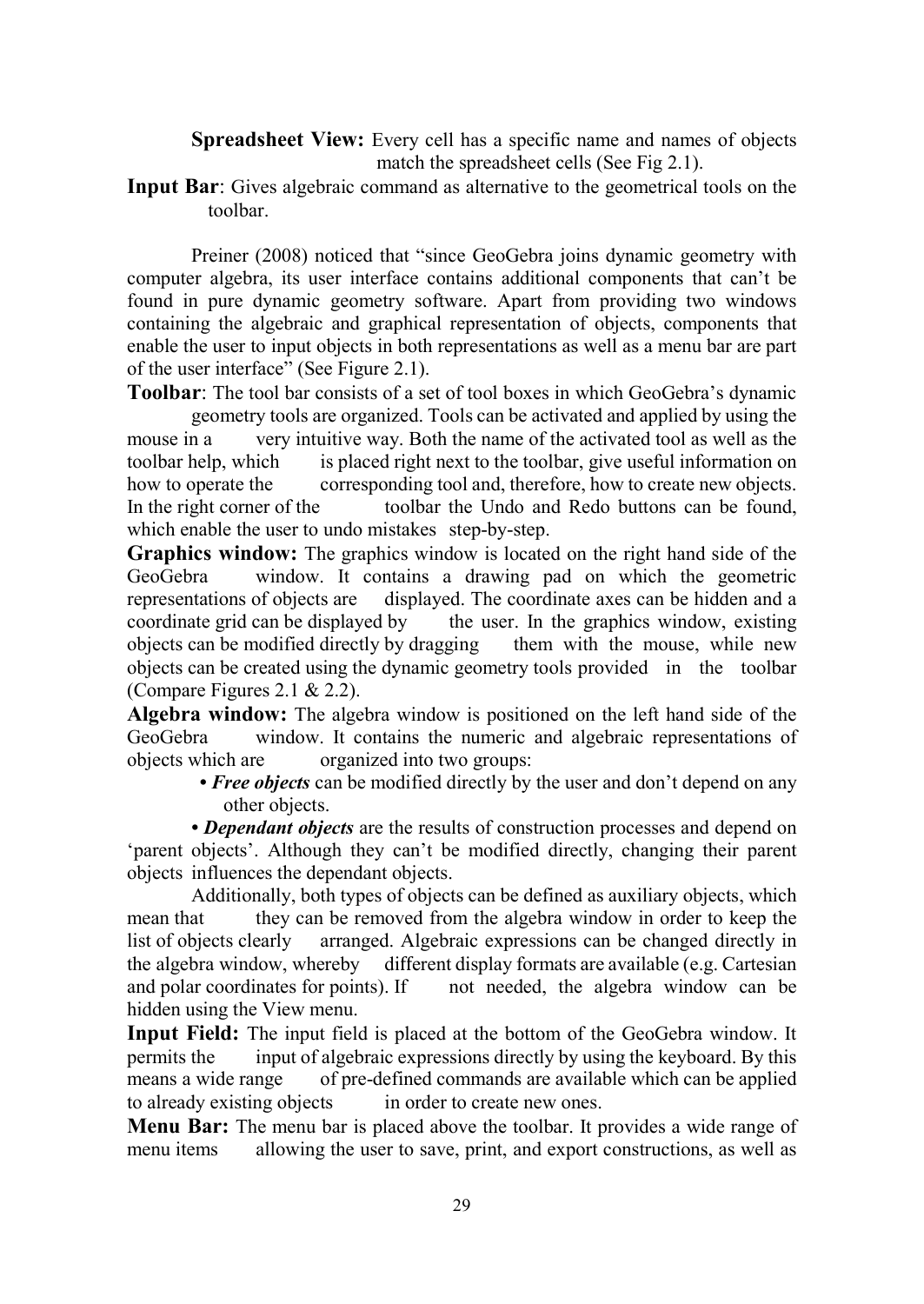to change default settings of the programme, create custom tools, and customize the toolbar.



Fig. 2.1. Screen Shot of a GeoGebra Window (a)



Fig. 2.2. Screen Shot of a GeoGebra Window (b)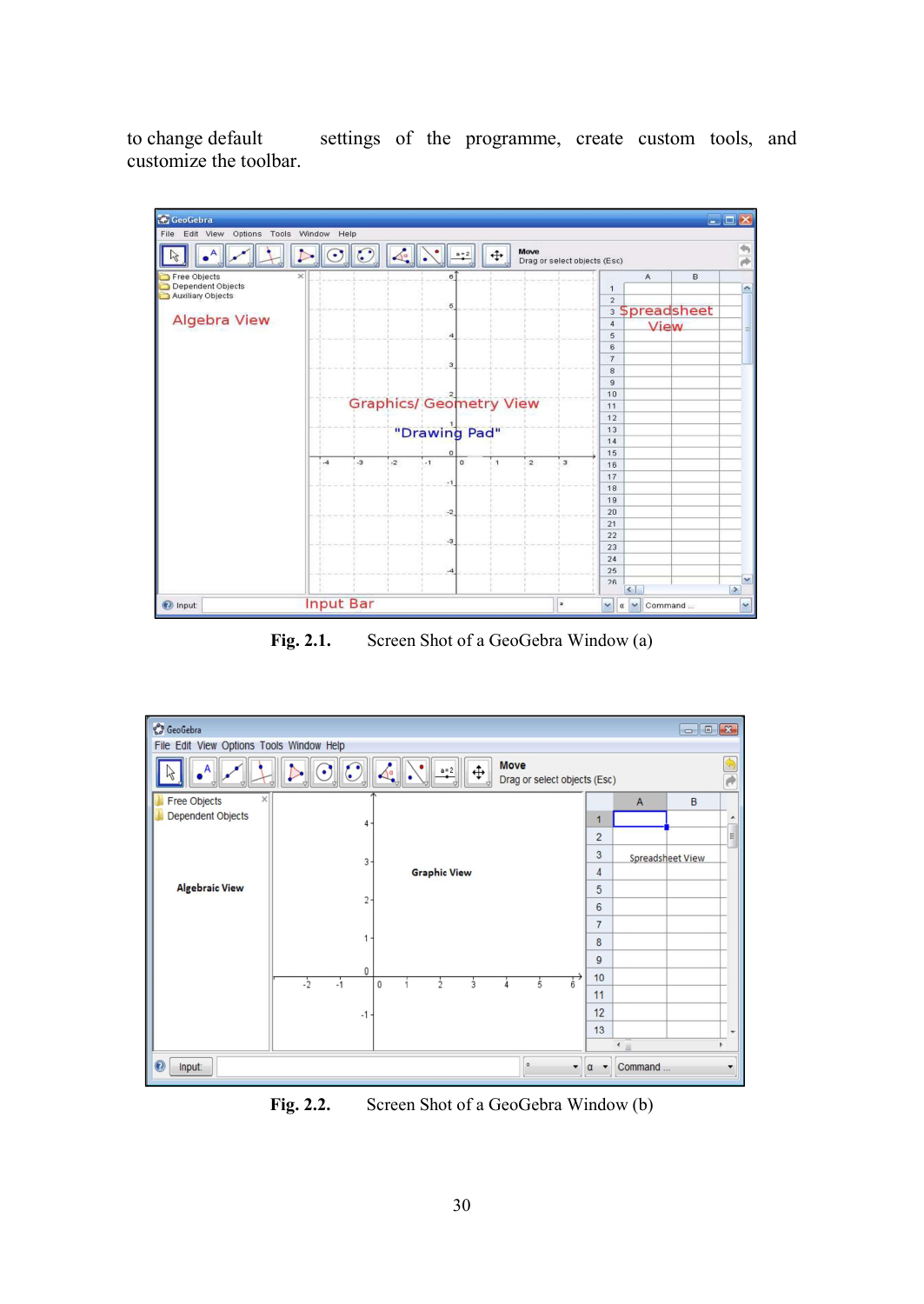

Fig.2.3. Linear & Quadratic Equations

## References

Bruner, J. (1961). The Act of Discovery. Harvard Educational Review, 31, 21 – 32.

- CNET (2011). GeoGebra Free Download and Software Review, July, 05, 2011. Retrieved from CNET download.com
- Diković, L. (2009). Applications GeoGebra into Teaching Some Topics of Mathematics at the College Level. Computer Science and Information Systems, Vol. 6, No. 2, 191-203. Retrieved from http:/www.comsis.org/php.show.
- Ebisine, S. (2015). Integrating Information and Technology (ICT) Resources in Teacher Education Programme for National Development. In ABACUS: The Journal of Mathematical Association of Nigeria. Vol. 40 (1), 35 – 42.

Federal Ministry of Education (2013). National Policy on Education. Lagos.

Federal Ministry of Education (2007). Senior Secondary Education Curriculum : Mathematics for SS  $1 - 3$ . Abuja: NERDC.